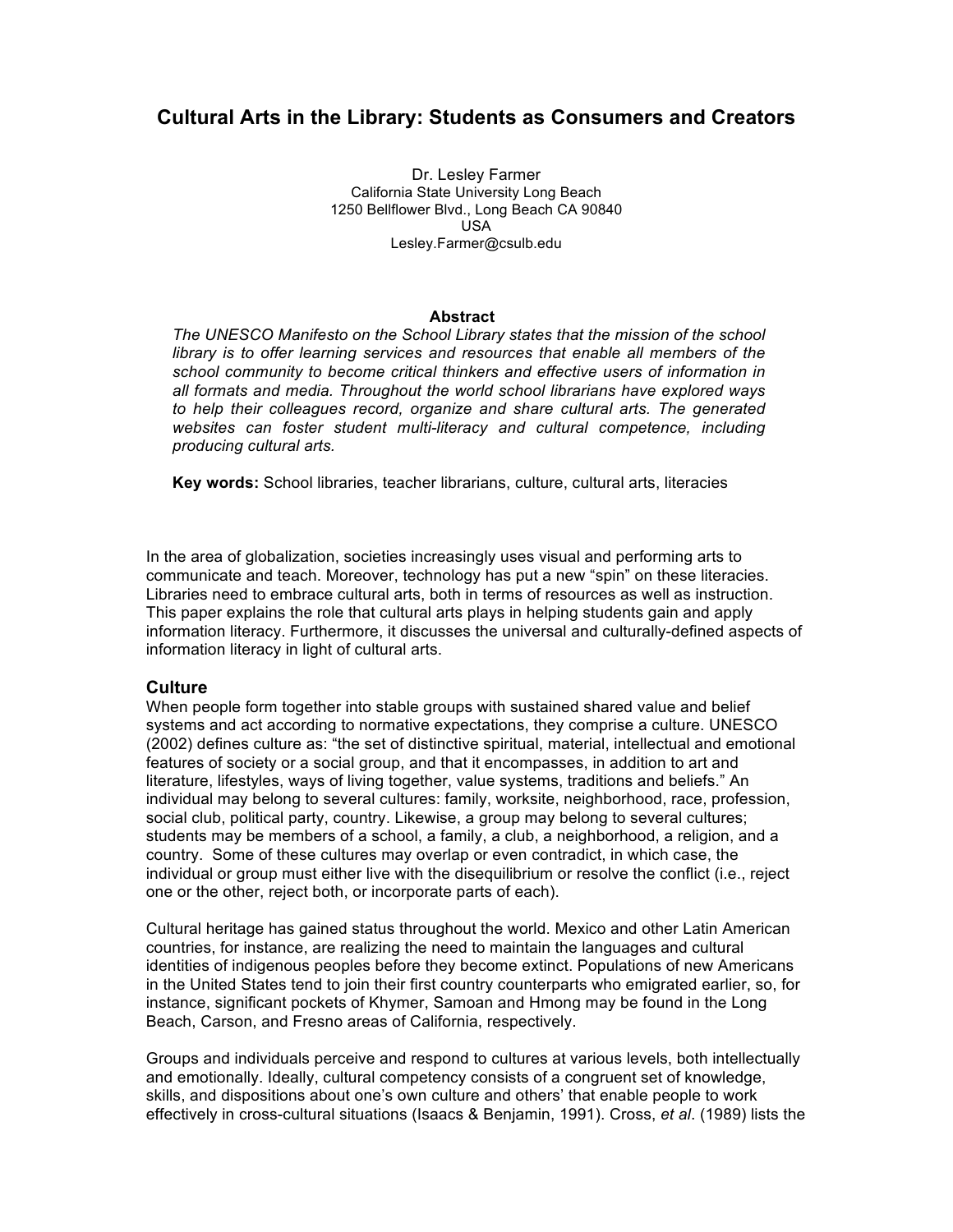following criteria for cultural competency: 1) cultural self-assessment, 2) cultural knowledge, 3) valuing diversity, 4) management of the dynamics of different, 5) adaptation to cultural contexts. In response, teacher librarians need to demonstrate competence working with diverse populations, just as they need to inculcate cultural heritage awareness and sensitivity at their school site.

# **Cultural Arts**

Cultural arts consist of different art forms that reflect unique characteristics of specific cultures. They are original visual and performing arts that express a cultural world view, which may be the result of a single artist or a group. In any case, these creations demonstrate several literacies: visual, aural, and media.

# *Visual Arts*

Visual images were important at least as far back as 30,000 years ago, as demonstrated in the French caves of Chauvet-Pons-d'Arc and Lascaux. Even then, visual images were used to represent things and events, both to document same as well as to express a human consciousness. Lines on a stick were precursors to numbers; the first writing was pictographic. Still, pre-historic vessels were not only functional, but many were also decorative. Now the digital world enables visual artists to choose from a wide range of tools to express a variety of realities. One substantially new factor of digital images is the capacity to modify and repurpose them. Nevertheless, visual images continue to be both concrete and abstract, depending on the artist and the objective of the creative expression.

The most basic definition of visual literacy is "the ability to understand, create and use visual images." A more thorough definition was generated by consensus of visual literacy experts:

"A group of acquired competencies for interpreting and composing visible messages. A visually literate person is able to: (a) discriminate, and make sense of visible objects as part of a visual acuity, (b) create static and dynamic visible objects effectively in a defined space, (c) comprehend and appreciate the visual testaments of others, and (d) conjure objects in the mind's eye." (Brill, Kim, Brant, 2001)

The International Visual Literacy Association developed the following visual literacy indicators in 1996:

- Interpret, understand, appreciate meaning of visual messages
- Communicate more effectively by applying visual design principles
- Produce visual messages using technology
- Use visual thinking to conceptualize solutions to problems.

In any case, visual literacy is a learned set of skills and knowledges, not an innate ability. Interestingly, when teachers have students create visual images as part of a learning activity, they seldom evaluate the effectiveness of the visual image, and instead comment on the image's neatness. Such an attitude devalues visual literacy.

### *Aural Literacy*

As old as visual literacy, aural literacy enables people to make sense of the sounds around them, and to produce meaningful sound purposefully. One may further distinguish between oral literacy, referring to speech, and aural, which is more closely associated with listening. Auditory skills are usually associated with reading skills, although its elements are generalizable to non-linguistic sounds. These include: auditory awareness and attention, sound localization, auditory memory, and auditory closure (Project Slate, 2002). Musical literacy overlaps this definition since it also deals with non-aural elements of music notation. In contrast, aural literacy can exist independently of the visual world, although visual elements sometimes provide clues to a sound's meaning.

Halle and Stevens (1962) proposed a model based on active listening. Listeners bring their relevant predispositions, their past experiences, their knowledge about the sound's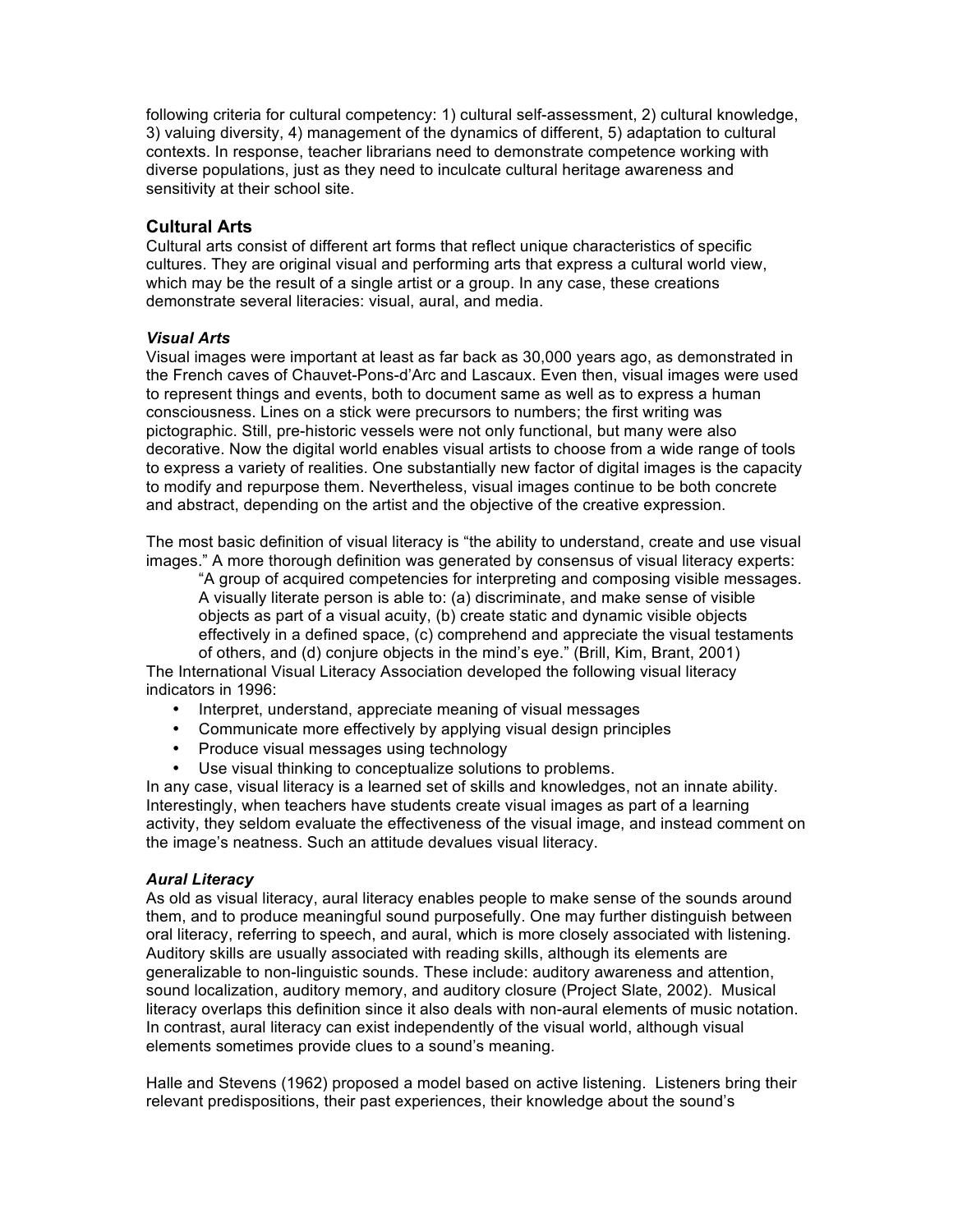perceived subject matter, and their knowledge of language to the sound event. Based on those factors, listeners make decisions and apply rules to derive meaning quickly. Isolated sounds are combined to form ideas that then constitute a message.

In communicating aurally, students need to use the tools of sound critically. They have to have a message or objective in mind, know the content, determine an effective aural delivery mechanism, locate or produce appropriate sounds (be it speech, music, or environmental), organize the components, and share the results (Ferrington, 1993).

Bhogal (1996) asserts that oral literacy, by necessity of communication channeling, is always contextualized in terms of real-life situations. Oral communication is also considered a public (or at least social) act. Additionally, orality may be considered an ephemeral, dynamic experience; recording of the same constitutes a way to preserve it but does not equal the original transition. Recording also decontextualizes the communication.

### *Media Literacy*

In the most narrow definition, media literacy is associated with mass media, with the implication that a corporate entity has an agenda to gain power or influence others. The Center for Media Literacy (2005) has developed core concepts relative to media messages:

- All media messages are constructed.
- Media messages are constructed using a creative language with its own rules.
- Different people experience the same message differently.
- Media have embedded values and points of view.
- Media messages are constructed to gain profit and/or power.

The critical features are the purposeful means and end of the production. In that respect, cultural arts are seldom media products even though they may be multi-media and mass media products. However, they may well try to be communicating cultural norms and values that they want to promote.

# **Libraries and Cultural Arts**

In 1999 IFLA (International Federation of Library Associations) and UNESCO approved a School Library Manifesto, which states that the mission of the school library is to "offer learning services, books and resources that enable all members of the school community to become critical thinkers and effective users of information in all formats and media" (p. 1).

UNESCO and other United Nation entities have developed initiatives and other documents that complement the school library manifesto and build on cultural heritages. In 1959, the UN General Assembly adopted the Declaration of the Rights of the Child, which defines children's rights to protection, education, health care, shelter, and good nutrition. "The Right to Education" is at the very heart of UNESCO's mission and is an integral part of its constitutional mandate. UNESCO's Constitution expresses the belief of its founders in full and equal opportunities for education for all [...], and to advance the ideal of equality of educational opportunity. UNESCO is making its expertise on modernizing and developing national legislation focused on the right to education available to all. UNESCO's 2004 statement about "Art, Design and Technology" asserts that

If the **steam engine** was the corner stone of the industrial society, the **mediamachine** is the corner stone of the information society. A Media-machine is a computer with (1) information and media processing ability, and (2) a network for communication, group work, sharing of resources as well as for information and media distribution.

This statement further emphasizes the need for multidisciplinary approaches and artistic creations: "We may adopt the existing cultural heritage, cultivate it and create something new out of it. Then we share our artefacts with others – contribute our artefacts to the pool of cultural heritage."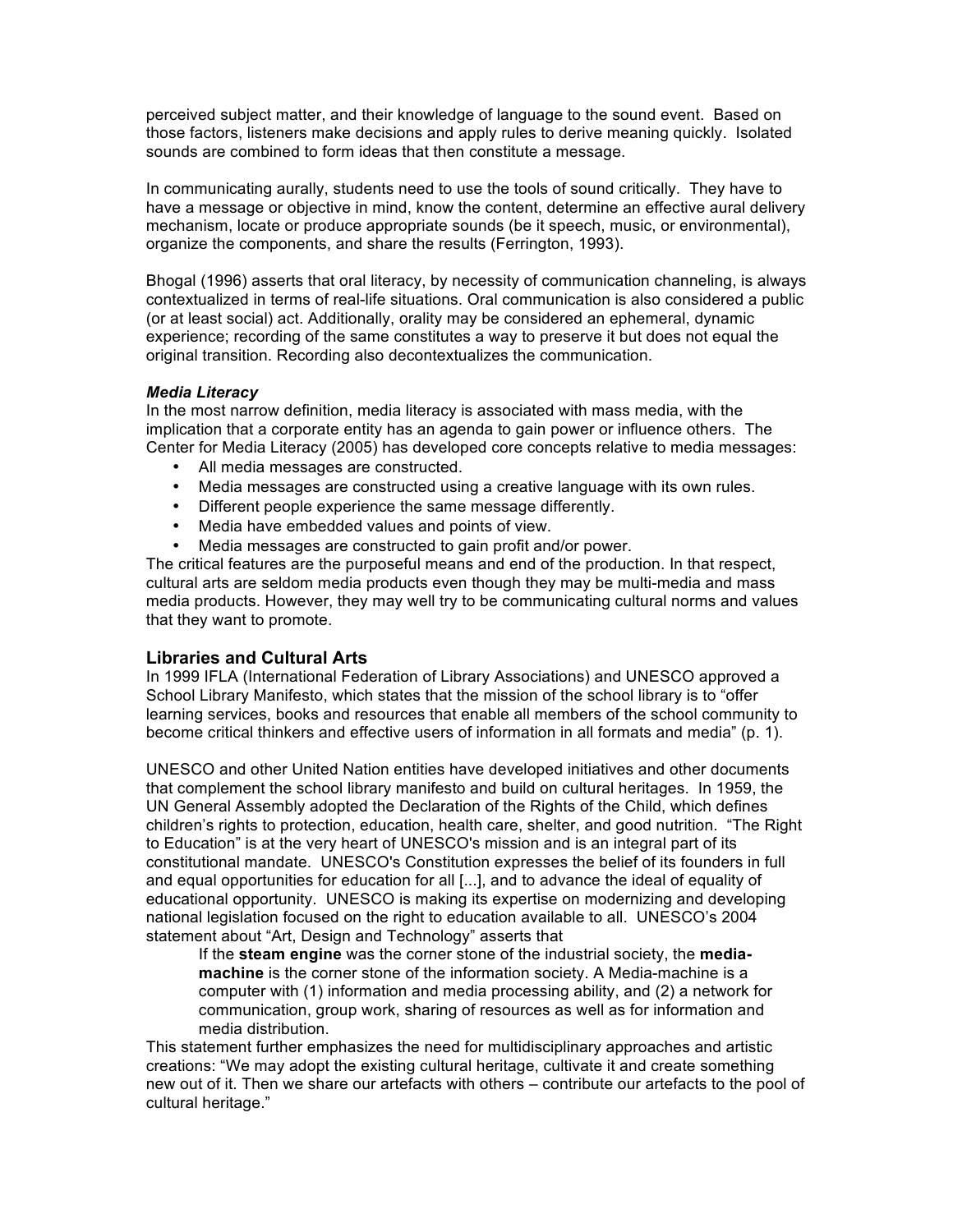# **Cultural Arts Resources**

Certainly school libraries are well positioned to provide resources that cross academic domains. The emphasis on the creative arts helps students appreciate and build on cultural arts. Again, cultural and social factors impact the implementation; in this case, cultural arts artifacts should be collected by school libraries.

### *Supportive United Nations Programs*

The UN has helped libraries in terms of cultural arts. UNESCO's Memory of the World program (http://www.unesco.org/webworld/mdm/) was launched to guard against cultural memory extinction by preserving valuable archive holdings and library collections all over the world and ensuring their wide dissemination. In that archive are several collections of interest to K-12 students:

- 19<sup>th</sup> century Brazilian photographs and American Colonial music from several South American countries
- photos and audiofiles documenting Bushmen and African poems
- Persian illustrated manuscripts and Phoenician alphabet artifacts
- Images from the Qing dynasty and James Cook's diary
- Gothic architectural drawings and Jewish musical folklore.

In addition, the United Nations has supported several cultural heritage education programs that encourage people to produce cultural arts of their own.

- Cambodia: promote living cultures and artistic creativity through social services<br>• Guvana: support educational initiatives to revitalize traditional cultural events
- Guyana: support educational initiatives to revitalize traditional cultural events
- Jamaica: improve educational services, particularly for socially excluded and at-risk populations, to develop skills in creative industries
- Pakistan: revive and develop Pakistani cultural arts and crafts through cultural heritage and art education.

# *Other Cultural Websites For School Library Literacy Efforts*

Throughout the world school librarians, library schools, and library associations have explored ways to help their colleagues record, organize, and share cultural arts. Here is a sampling of websites that can be used to foster literacy and cultural competence.

- University of Maryland's International Children's Digital Library (www.icdlbooks.org/) includes traditional and contemporary books from around the world in the original language. The many picture books provide visual cues to meaning; culture-specific details such as regional plants and traditional food help students learn vocabulary. Students can search for books by theme to ascertain cultural differences and universal ideas. Some of the books include audio, students can use that track to help them decode words.
- International Association of School Librarianship Children and Youth Adults SIG has created a WiggleIT project to collect children's cultural jokes and riddles (www.iaslonline.org). Jokes can motivate students to read and identify their humorous features, some of which do not translate well. Students can determine how cultural competency helps them "get" the joke or riddle. Students gain literacy skills by gathering jokes, critiquing them, and then recording or writing them down. Submitting their jokes to WiggleIt empowers students, giving them a global authentic audience.
- Taiwan's Digital Museum Project preserves their national collections, promotes Taiwan's cultural holdings, and encourages information sharing. This project was begun because educators found that millenials often did not know their own cultural heritage. The site links geography and artifacts, and provides a historical context. By seeing these realistic images, students can understand history more easily. Even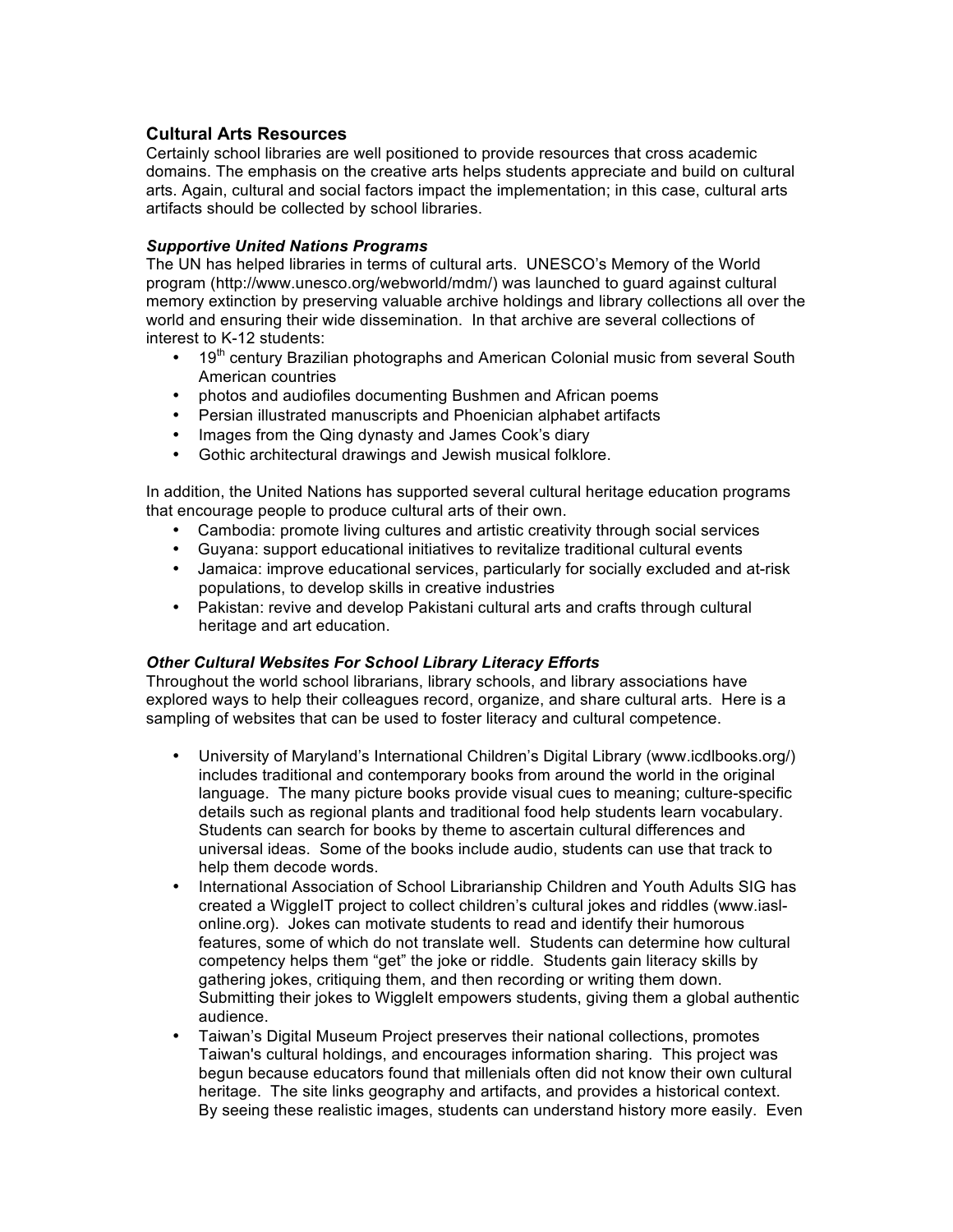captioned images help students learn vocabulary. This project melds cultural facts and literature, so students can start with literal reading and then apply cultural background to understand more literacy expressions of culture.

- MIT developed a curriculum that visualizes culture (http://ocw.mit.edu/ans7870/21f/21f.027/home/index.html). This rich website has several lessons that help students become visual historians.
- ECAI has developed a global digital cultural atlas that records cultural artifacts.
- The U.S. Library of Congress's American Memory digital collections (www.loc.gov/ammem/) enable students to explore U.S. history using primary sources. The collections can be searched along several dimensions: theme, date, location, and format. Young students can "read" visual resources such as historic photographs and documents. Students can read captions, using visual cues. More sophisticated readers can compare different writing genres (e.g., diaries, letters, lyrics, laws, propaganda), and critique writing patterns over time (e.g., typical writing style during the Colonial Period in contrast to contemporary letter-writing or instant messaging).
- Global Memory Net, supported by the U.S. National Science Foundation, is intended to be a model global digital library of cultural, historical, and heritage image collections.

# **Literacy Strategies**

In an instructional mode, school librarians should also provide opportunities for student to create their own cultural arts expressions. High-quality websites about cultural heritges can provide a student-friendly way to get more comfortable about using technology to get information, to communicate, and to create and share cultural products. A good starting exercise is to "read" 19th century Japanese woodblock prints, an exercise found at http://academic.csuohio.edu/makelaa/lectures/index.html. The website author then provides textual cultural information for each print, and invites the viewer to analyze the same prints in light of the added information. Using this strategy, students learn the power of dual coding: gaining cultural understanding through image *and* text.

As students understand the basic concepts of culture, they can begin to identify unique characteristics of different cultures. With that knowledge base, they can view examples of cultural arts, and distinquish between cultural expressions. Cultural arts exploration can address several questions.

- What cultural patterns cross formats?
- What cultural skills are endemic to a specific culture, such as modes of singing, dance, ceramics, or weaving?
- How do different cultures express beliefs and values, such as love and death?
- How have cultural arts reflected historical and social events?
- What cultural messages are conveyed in the arts?

As students view digital collections of cultural arts, they can also curate their own virtual collections. That process can incorporate research, just as curators provide background information about the exhibitions they produce. In addition, students can generate their own cultural creations based on the cultural patterns they have identified. They might also examine contemporary cultures to which they belong, and identify unique artistic elements that can be combined to generate emerging cultures. That process is evident particularly in recent fashion statements such as Goth, Punk, and cosplay.

Of particular importance is students' self-awareness about their own cultural backgrounds. In some cases, they may have limited knowledge of family history because of adoption, blended family configurations, or family attitudes about culture. Many students have a mixed cultural background, which may raise sensitive questions about cultural identity and affinity,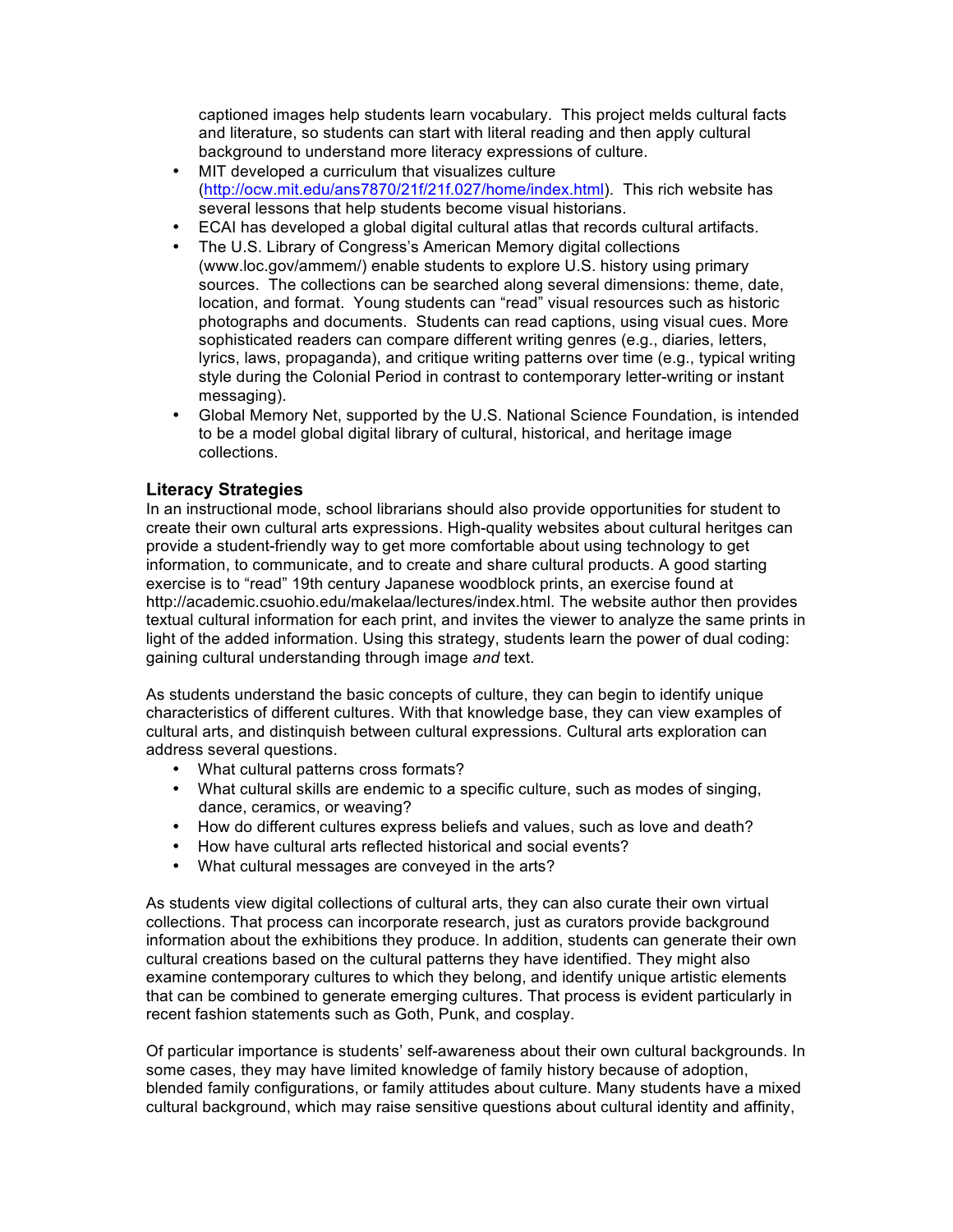especially for teens who experience peer attitudes about culture. Even today, cultural prejudices and cross-cultural conflict can impact students' attitudes and behaviors. These issues need to be treated with care, but at the same time they do give students opportunities to gain cultural competence. The cultural arts provide a positive opportunity to experience and appreciate creative expressions that affirm each culture.

Links to projects that support students' involvement in cultural arts broadens their perspectives and empowers them to appreciate their own cultural identity as well as to work with other cultures. Teacher librarians should also alert their colleagues about these sites, and develop learning activities that use these websites. Not only should school libraries include such sites on their web portals, but teacher librarians can "push" technology by sharing these sites to appropriate classroom teachers in a timely fashion. Teacher librarians can encourage students to locate, evaluate, organize, and post these web sites on classroom or school portals. As students assume control for web content, they model literacy competency and influence.

### **Conclusion**

Teacher librarians can contribute significantly to the well-being of the school community through incorporating cultural arts into the curriculum. More than ever before, teacher librarians can leverage students' interest in technology to help them access cultural artifacts from around the world. Building on academic subject matter benefits, incorporating cultural aspects facilitates the transfer of skills and knowledge across cultural settings. Cultural arts as content matter helps learners understand the values and belief systems that drive expectations and behaviors of people of different cultures. This knowledge aids in communicating effectively and working together for mutual goals. At the same time, cultural arts can affirm each person's identity and empower him or her to feel more comfortable about tackling new experiences, and expressing their own cultures.

### **References**

Bhogal, B. S. (1996, December). Discussion about orality and literacy based on Murray Jardine's sight, sound, and epistemology: The experiential sources of ethical concepts, JAAR LXIV/1. Presented at the School of Oriental and African Studies Post-Graduate Seminr. Derby, England7r. Available at http://www2.derby.ac.uk/multifaithnew/images/content/seminarpapers/discussionaboutorallityandliteracy.htmBrill, J., Kim, D., & Brant, R. (2001). Visual literacy defined. In R. Griffen, V. Williams & J. Lee (Eds.), *Exploring the visual future: art design, science and technology* (pp. 9-15). Blacksburg, VA: International Visual Literacy Association.

Center for Media Literacy. http://www.medialit.org.

Cross, T., Bazron, B., Dennis, K. & Isaacs, M. (1989). *Towards a culturally competent system of care: A monograph on effective services for minority children who are severely emotionally disturbed: Volume I.* Washington, DC: Georgetown University Child Development Center.

Ferrington, Gary. (1994). Keep your ear-lids open. *Journal of Visual Literacy, 14*(2), 51-61.

- Halle, M., & Stevens, K. (1962). Speech recognition: A model and a program for research. *IRE Transactions on Information Theory, IT-8,* 155-159.
- International Federation of Library Associations and UNESCO. (1999). *School library manifesto*. The Hague: IFLA.